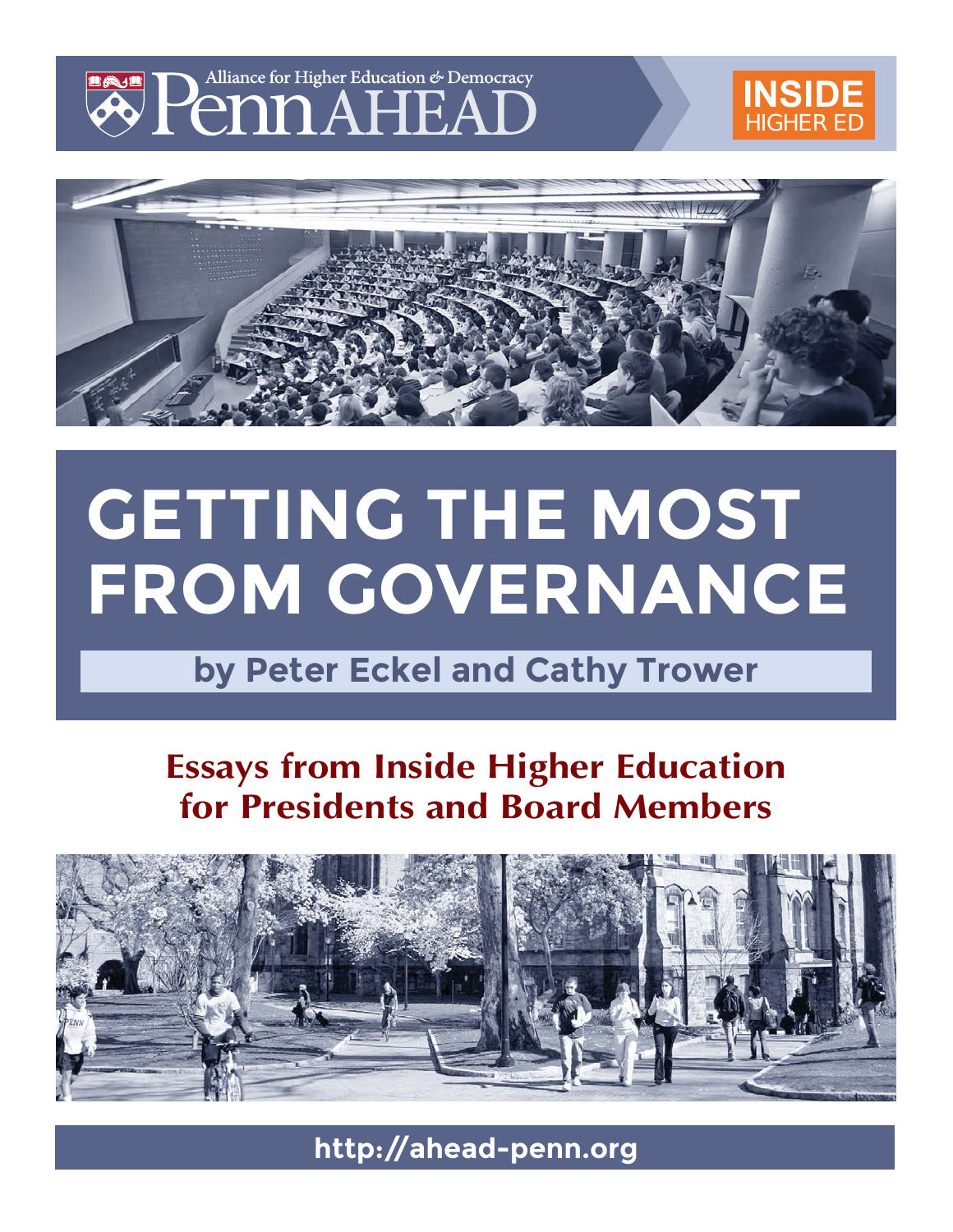## **FOREWORD AUTHORS**

#### Dear Readers

I suspect that much of your time during the year is dedicated to working with the board to move your institution foreword.

I am pleased to provide you with a compendium of articles on trusteeship by myself and Cathy Trower that appeared in Inside Higher Education. We know that the time demands of the academic year mean that you may have seen some of the enclosed, but not all of them. We also tried to make it easy for you to share them with members of your board and senior team.

The essays included are the following:

- $\triangleright$  The wrong questions that boards ask themselves (September 29, 2016)
- $\triangleright$  Advice for ensuring boards are prepared to deal with what's ahead (October 27, 2016)
- $\triangleright$  Boards should ensure they are being accountable for their actions (December 16, 2016)
- $\triangleright$  Advice for recruiting board members with the right governance competencies (March 23, 2017)
- $\triangleright$  Boards need to be more curious to be effective (May 15, 2017)

As you think ahead to this next academic year, I would be happy to speak with you about ways to further governance at your institution. This past year I've developed and led board retreats and workshops and facilitated efforts related to strategic planning. Cathy, I and a colleague at Penn have developed a tool to help boards assess their cultures to improve board dynamics, identifying strengths and potential vulnerabilities.

Please let me know if I can be of assistance over this next year. I can be reached at Eckelpd@ upenn.edu or 215-573-4342. Enjoy your summer. Happy reading.

Sincerely,

Peter Eckel



#### **Peter Eckel**

Peter Eckel, Ph.D., is senior fellow and director of leadership programs at Penn AHEAD, in the Graduate School of Education at the University of Pennsylvania. His work focuses on governing and leading colleges and universities. More information about him and the center can be found here: **http://scholar.gse.upenn.edu/eckel/**



#### **Cathy Trower**

Cathy Trower, Ph.D., is the president and a principal of Trower & Trower. She has been providing governance consulting services to nonprofit organizations for over 20 years. More information about her and her work can be found here: **http:// www.trowerandtrower.com/about-us/cathy/**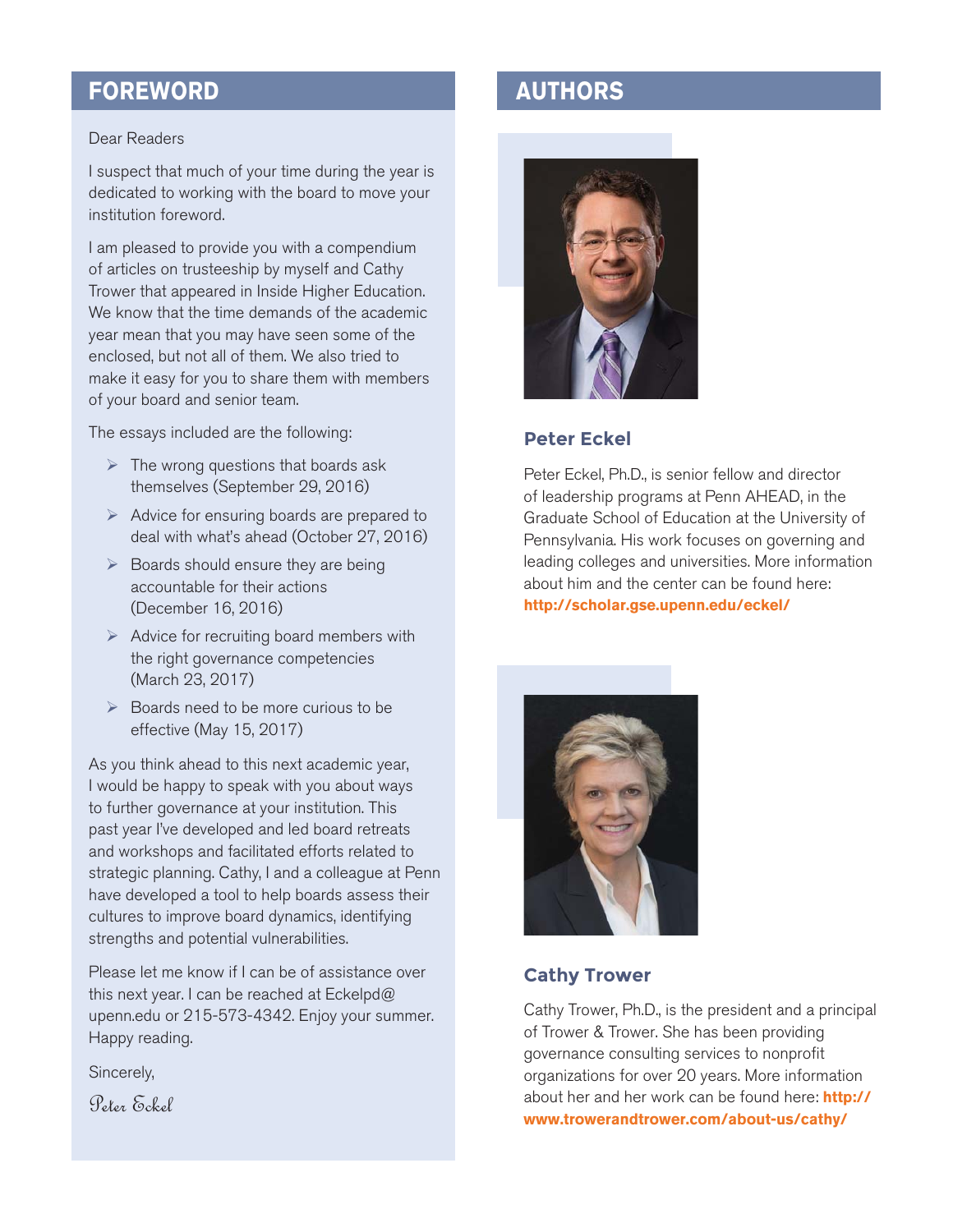### **RIGHT ANSWERS, WRONG QUESTIONS**

[Published on September 29, 2016.](https://www.insidehighered.com/views/2016/09/29/wrong-questions-boards-ask-themselves-essay) Click to see the original article.



Boards and presidents expect a lot from governance, and many know that they are underperforming and could and should do more. As we've written in the past, boards need a certain positive restlessness that keeps them striving to do better. Asking thoughtful, informed questions is important to that continued improvement.

In fact, this past year, we fielded many calls from presidents and board leaders in America and abroad seeking to improve governance. Those calls typically included a set of questions about which institutional leaders seek answers. While we applaud the interest and the endeavor, many of the most commonly asked questions seem to be the wrong ones. Here are a few:

How large should the board be? This question often comes up early in the conversations, particularly from presidents or board leaders at independent institutions with large boards. Our answer: "Just big enough." That response channels a faculty member in our doctoral program, who, when asked how long papers should be, said, "Just long enough" (much to the frustration of the students in our class).

A board should be large enough to address the work the institution faces, but not so large that governance becomes unwieldy. Ideally, the board is of a size that ensures a variety of perspectives on an increasingly large number of complex topics, stimulates a positive culture and camaraderie among board members, and allows the board to work effectively and efficiently. Size is less relevant to effectiveness than other factors, which we will describe below.

How often should boards meet? The answer to this well-intentioned but not really useful question parallels the one above: just often enough to get the needed work done. Rather than fixate on a set number, boards should consider the work they need to accomplish over

Peter Eckel and Cathy Trower describe the wrong questions that boards often ask themselves – as well as those they should ask but frequently don't.

**INSIDE**

the next 12 to 18 months and then determine the best way to structure board engagement to ensure it can address both planned issues and those yet to emerge.

We recognize that board and committee meetings require staff time, the focused attention of busy leaders and the time commitment of trustees. But too many meetings result in make-work or a lot of long, detailed (and sometimes boring) presentations by senior staff or show-and-tell sessions involving students and faculty members. Overly frequent meetings may also open the door for micromanaging, as the board members may be looking for work and take their focus beyond governance into management or operations.

Too few meetings also create challenges: board agendas become overly full, and board members have little time to discuss complex issues and are too distanced from the institution and the factors that should shape those discussions. Further, the foundation of trustee collaboration and trust may need to be reestablished if the time between meetings is too long. Too few meetings is often a recipe for disengagement.

Finally, where is it written that boards must meet in person to engage in governance – except in some by-laws that might need revisiting? Some governance work must be conducted face-to-face in committee or full board meetings, but certainly not all. Votes on more routine matters can take place via virtual meeting technology (think almost virtual consent agendas), as can less scheduled but needed interactions among board members.

Do we have the right committees and the right number of committees? Many presidents and board leaders worry about their committee structure, and they often ask these questions in comparison to other boards. Some presidents wonder if they have too many committees. The largest we'd heard of was 18 committees on a board of 30 or so trustees. Each trustee on that board was expected to serve on at least three, if not four, committees. Trustees went to a lot of meetings, and sometimes committees had only one or two trustees present given the demands on trustee time.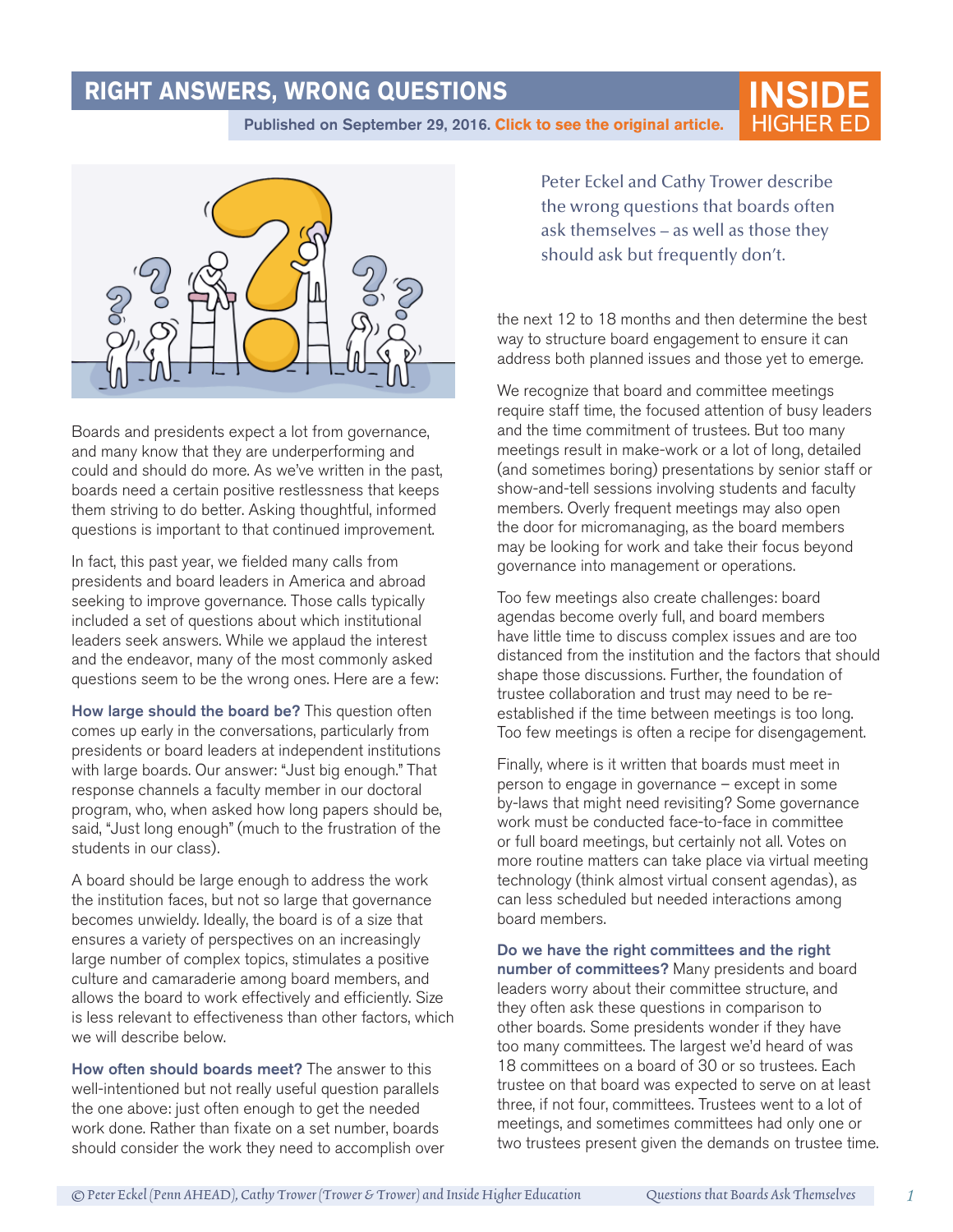Other presidents and board members wonder if they need more committees: Do we need a technology committee? A risk committee? An enrollment committee? What about civic engagement? Should academic affairs and student affairs be combined or remain separate?

Our answer: committees matter only in light of the work you are doing. What are the strategic and fiduciary issues the board needs to address? Where will those issues be given attention? How can you ensure key issues do not fall through the gaps between committees or that multiple committees aren't discussing the same issues, creating redundancy?

In addition, comparing boards is difficult, as many factors shape boards and board committees. Some boards at similar institutions look very different in their size and committee structures. Conversely, some very different institutions have similar boards. A complex university with a larger board may function at a higher level than a similarly complex university with a smaller board. Given all of the factors that shape board effectiveness, the committee structure might actually contribute little.

#### Should faculty or students serve on the board? It's

important to ensure that many perspectives are voiced in the boardroom. Boards make better decisions with more complete information, and sometimes students and faculty members can best provide that information directly.

However, voice should not equate with vote. Current employees of the institution as well as enrolled students (or even parents of students) can too easily adopt a stakeholder mind-set rather than a fiduciary one. We are reminded of a quotation attributed to Harvard sociologist David Riesman: "The role of the board is to protect the future from the demands of the present." Stakeholders are often mostly concerned with the present.

You can ensure a larger number of voices, rather than allocate what might be a single board seat to a representative of one group or another, by having faculty leaders serve on select board committees. You can also organize open forums with faculty members or create ad hoc task forces that include key campus individuals.

These questions, although somewhat off target, are well intended. What we think these questions are really asking are the following, which are important:

- How can boards develop robust formats to accomplish all of their work?
- Through what approaches can boards ensure that time is well spent on meaningful issues that demand attention, even when the amount of meeting time is limited?
- How can boards guarantee the right voices, perspectives and expertise exist on the board and are heard in the boardroom?
- How should the board organize itself to accomplish meaningful governance?

At their heart, these questions are concerned with key elements of governance: Who governs, what are they governing and how should governance be conducted? How one frames the questions is essential to finding good answers. As iconic designer at General Motors, Charles Kettering, once said, "A problem well stated is a problem half solved."

While boards should ask many questions about governance, they should prioritize four.

How well is the board performing? Great boards have the capacity to look in the collective mirror, understand with intentionality how well they are working and think critically about the value their efforts are bringing to the college, university or state system. Boards should put in place robust assessment processes, collect data about themselves as a group and about individual board member performance, and use the findings to continuously improve. That should be the responsibility of the governance or trusteeship committee, or it can be done through the executive committee. A small group of trustees must take ownership of board performance, make it regular board work, ensure that the board receives feedback, and develop strategies to act upon that feedback.

To whom is the board accountable, and how can it demonstrate its accountability? A criticism of too many boards is that they lack accountability. The board has the ultimate legal and fiduciary responsibility for the institution it holds in the public's trust. Being transparent in its deliberations, using data well, engaging stakeholders and having high ethical standards are important to that greater sense of board accountability. Once a board loses trust with key stakeholders, it is difficult and time-consuming to recapture.

Bottom line: Accountability is ultimately a legal threshold, but boards are responsible for ensuring that the views of stakeholders are heard and considered, and that the board and administration act in the best interests of the institution.

To what extent is the board spending its time on the right issues? Given the numerous and complex issues facing higher education today, boards must understand and focus their work on the strategic priorities of their institutions and the fiduciary responsibilities of governance. Since those priorities, as well as the external environment, will change, what is important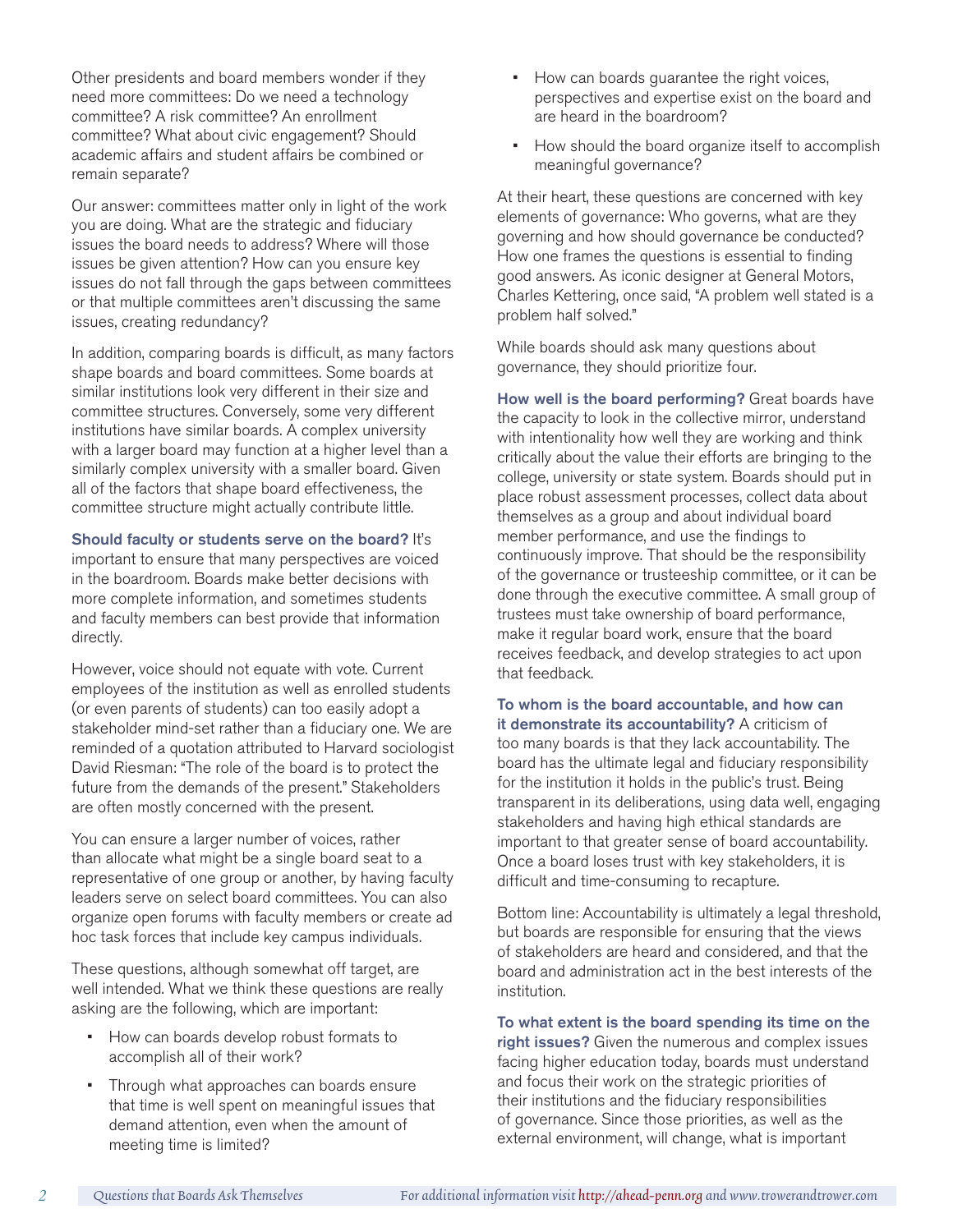next year may be less important five years from now. Boards with the ability to adapt, respond and pivot will outperform those mired in nostalgic conversations about yesterday's topics.

Relevant boards will need the structures and capacities to allow for flexibility and adaptation. That may mean fewer standing committees and more ad hoc task forces or a committee structure that can flex to align with the changing priorities of the institution or system. For example, a board might align its work around key issues such as financial sustainability; compliance, risk and accountability; the student experience; academic excellence; economic impact and relevance; and other issues specific to the university, such as academic health centers or mission. The bottom line is that it doesn't matter how the board is organized or who sits on it if the board doesn't know what it should be doing or where its primary focus should be.

#### To what extent does the board have the right culture?

Too often boards that seek improvement focus on changing structures – either the organizational structure or the meeting structure. However, what might be more meaningful to alter, and surely more challenging, is the culture of the board. Culture is that often invisible set of behaviors and beliefs that shapes board dynamics such

as who speaks, about what issues, with what effect. It is taught to new generations of trustees, sometimes intentionally, but other times not.

A positive culture that promotes inclusivity of people and ideas, reflection and discussion, constructive disagreement and a strong sense of purpose can help boards leap ahead. At the same time, a dysfunctional culture of backroom decision making, poor engagement, fervent convictions and personal agendas, and incivility between board members or between the board and the administration can set governance back light-years. Poor culture is poor culture, and it prevents effective governance, period.

One of the essential traits of highly successful boards is that they learn how to ask meaningful and focused questions, a skill that can be difficult to master. But it is those boards and presidents who stop asking questions that worry us most. Boards can and should develop the capacity to ask good questions and to recognize when those questions add value rather than move the board in an unconstructive direction. Indeed, trustees should practice the art of asking questions rather than simply asserting opinions. Great questions lead to meaningful conversations, which in turn result in better governance.

#### Alliance for Higher Education & Democracy **HIGHLIGHTS**



**Indicators of Higher Education Equity in the [United States — 2017 Historical Trend Report](http://pellinstitute.org/indicators/)** is a joint publication of the Pell Institute for the Study of Opportunity in Higher Education (Pell Institute) at the Council for Opportunity in Education (COE) and the

Alliance for Higher Education and Democracy at the University of Pennsylvania Graduate School of Education (PennAHEAD). The report compiles data from the nationally representative government statistics, including the Census Bureau household studies, and the National Center for Education Statistics (NCES) sponsored high school and college longitudinal studies, which track college entrance and completion by family income, socioeconomic status, and race/ethnicity, with the goal of increasing our understanding of issues of equity of access and outcomes in higher education.

Family income remains the primary focus of the 2017 edition. Recognizing the need to also address inequity based on other interrelated demographic characteristics, the 2016 and 2017 editions include selected indicators that highlight differences by race/ethnicity, parent education, and a composite socioeconomic status (SES). The Indicators Reports present data as far back as comparable data warrant, often beginning with 1970. Methodological appendices provide additional relevant notes, tables, and figures.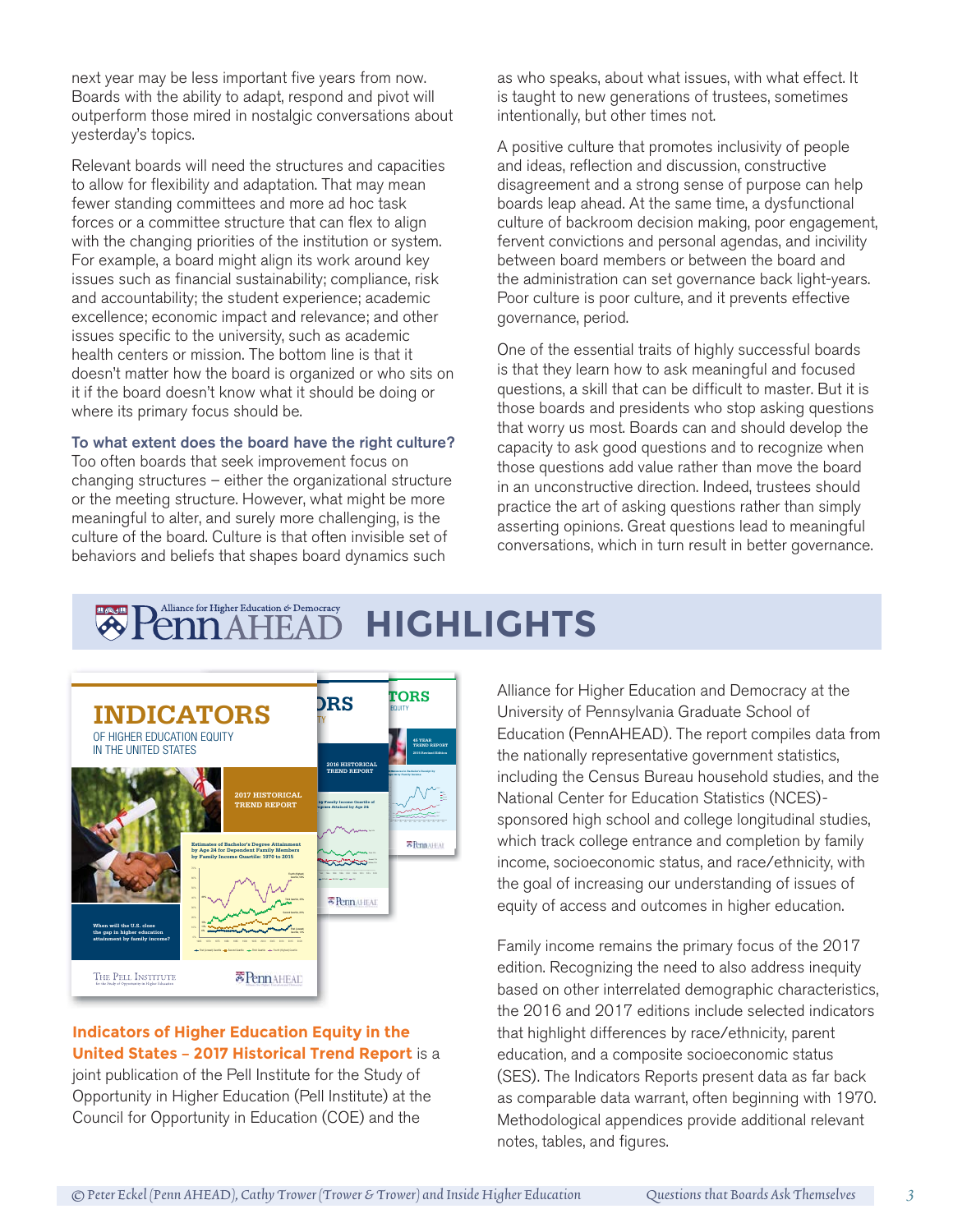# **IS YOUR BOARD READY FOR THE FUTURE?**

[Published on October 26, 2016.](https://www.insidehighered.com/views/2016/10/27/advice-ensuring-boards-are-prepared-deal-whats-ahead-essay) Click to see the original article. **HIGHER ED** 



"Prediction is very difficult, especially if it's about the future," said Niels Bohr, Nobel laureate in physics. While he wasn't speaking specifically about governing boards, his quotation is apt. How well prepared is your board for the future, predictable or not?

Boards must work concurrently across three points of time: past, present and future. The oversight work of boards by definition is historical. Boards look to the past to understand how well the college, university or state system is performing against plans and goals. Events happen in the past that the board reviews. Did we meet our institutional objectives this past year? How accurate was the budget projection, or were there shortfalls or overages? Did the institution hit its enrollment goals?

Boards also live in the present. How is the university responding to a crisis, such as student protests, or how well is it addressing pressing issues, such as the employment conditions of adjunct faculty? What are the financial costs of a new tuition and aid policy?

Finally, boards must work in the future. They approve a five-year strategic plan, for example. But they also are stewards of the university and long-term guardians of its mission, looking well into the future. It is this third area that is most difficult, given the flux in which most colleges, universities and state systems find themselves.

While it is impossible to "future-proof" a board, assessing its strengths and potential vulnerabilities can go a long way toward ensuring that it is prepared for what's ahead. Such assessments give board leaders and the administrators a sense of the board's strengths and the areas where it is potentially vulnerable, and can provide a road map for improvement.

We know that boards vary in their level of functioning, in the scope of their work and in their level of sophistication. Governance is rarely uniform, and

While it is impossible to "futureproof" a board, assessing its strengths and potential vulnerabilities can go a long way toward ensuring that it is prepared for what's ahead, write Peter Eckel and Cathy Trower.

**INSID** 

different boards will find some approaches resonate more with them than others. But here are some general ideas you might consider to help your board be prepared for the future.

#### **Baseline Fundamentals**

Certain key fundamentals support governance, and most boards should already have these in place. But some boards lack these elements and, without a firm foundation, will struggle to address future challenges.

The board chair and institutional president should easily answer the following questions, which are intended to help a board determine a baseline of its effectiveness.

- Are there written expectations for trustees?
- Are there mechanisms for orienting new board members?
- Are board members asked to prepare for board meetings so they can contribute to the discourse? (For example, are key documents sent out 10 to 14 days in advance?) Do board members actually prepare for meetings?
- Do board members physically attend all meetings, with rare exceptions? How many join by phone? And how many simply don't show up?
- Is it possible to tell what is most important for the institution by looking at the board agenda?
- Does the board have a set agenda, and is it designed to promote discussion and debate about the most pressing issues?
- Has the board (or a board subcommittee) reviewed the board bylaws within the last five years?

#### **Performance**

Boards need to know where they are performing well, where they have blind spots and where they might need to improve. As they discuss their ability to navigate the whitewater ahead, boards may wish to consider the following:

• Time spent on meaningful issues. There are many complex issues to address and time is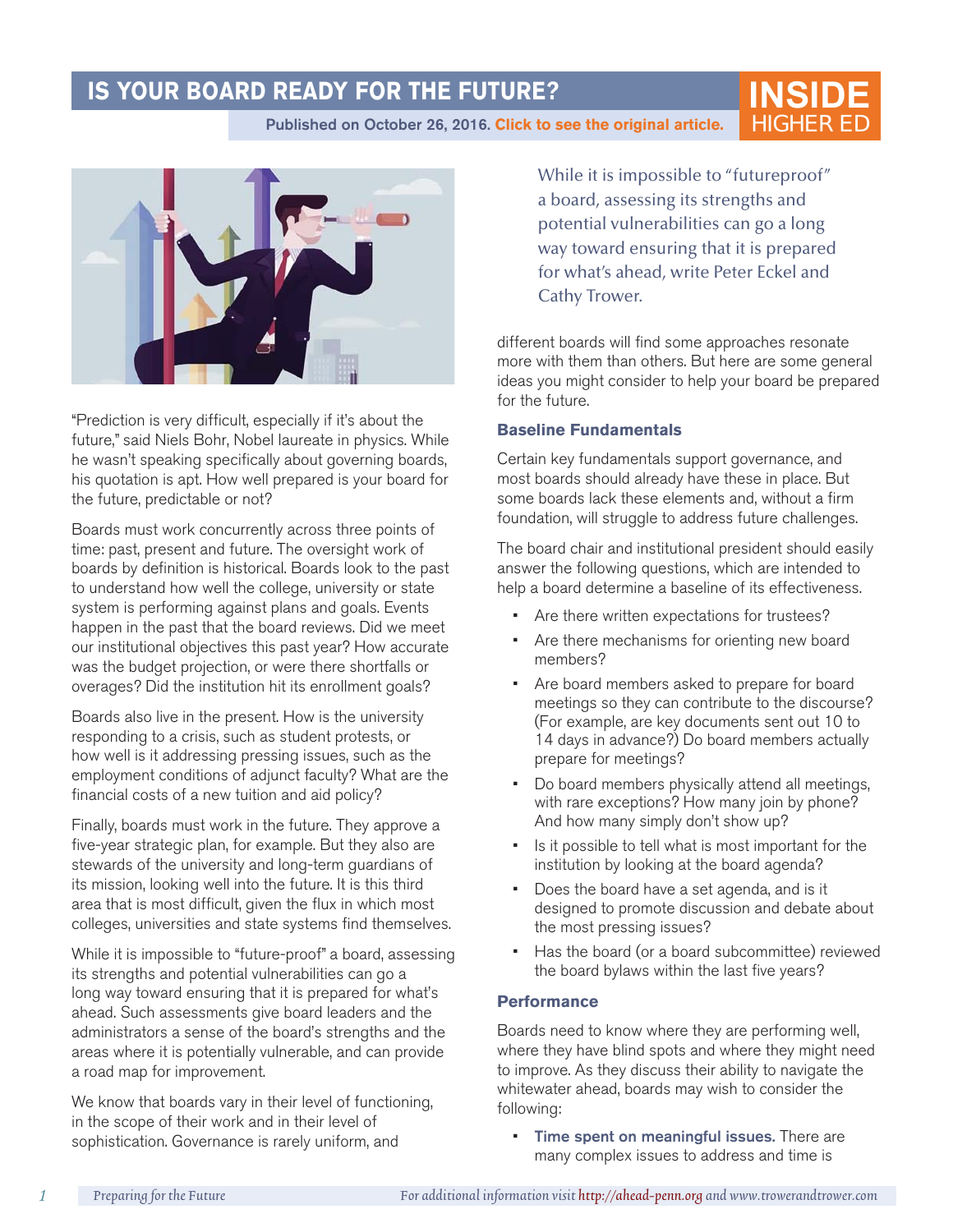limited, so a board must spend it effectively and efficiently. Does the board have clear goals and objectives for each meeting? To what extent do discussions allow it to explore complicated topics? Is the meeting efficient? Does the board take the necessary time to deliberate important issues? Does it have the information it needs to govern well?

- The use of board member talent and knowledge. Board members should be intentionally selected or invited to participate based on their talents, skill sets, knowledge and ability to work well together. To what extent is the board composed of diverse thinkers? Are the areas of expertise that the institution needs reflected in the various members of the board? How well does the board tap into the collective wisdom of its members? Does the board work together as a high-performing team? Does the board add value?
- The relationship between the board and the president. The board-president relationship is complex, in part because of the multiple roles involved: the board oversees the president as boss, serves as a strategic thought partner and is also a coach. Does the board play these three roles well, or is it predisposed to one type of work over the others? Does the board regularly and effectively evaluate the president? Does the board listen to the president? Is there mutual trust, respect and accountability? Is there open, two-way communication and transparency?
- **Board integrity.** The board should evaluate its sense of integrity as well as that of the president and college, university or system. Does the board have the capacity to ensure that both it and the institution or system it oversees are operating within the boundaries of applicable laws? Does the board have and uphold a conflict-of-interest policy? How transparent is the board in its decision making? Does the board maintain confidentiality?
- Board member satisfaction. It is important to understand the extent to which board members believe their work has a positive impact, their level of overall satisfaction with the board, and the degree to which they find the experience rewarding. After all, these roles are voluntary. And boards want to ensure they are getting the most from their volunteers.

Other categories of possible assessment include the participation and engagement of board members, the effectiveness of board education, and the depth of board knowledge.

Furthermore, boards can assess performance in a number of ways. One approach is to look at simple yet potentially powerful questions as presented in a two-bytwo matrix defined by frequency and value or impact.

#### **Culture**

Finally, to understand how well it is prepared for the future, the board should assess its culture. While it is important to understand if the board carries out its functions effectively, it is equally important to ask how the board does what it does. Its beliefs and ways of working and engaging are passed on to new trustees and can become deeply ingrained, often without examination. The group itself becomes the "invisible director," as Clayton Alderfer astutely noted 30 years ago (Harvard Business Review, Nov.-Dec. 1986) of the influence it can exert.

Effective governance demands that board members ask two questions: To what extent do we have the right board culture, given: 1) the work we have to do, and 2) the context in which we are working?

A board must also confront two challenges when assessing group culture. The first is to make something that is often invisible to those people immersed in it observable ("fish don't know they're in water"). The second is to find a shared language to describe culture in ways that can become actionable. This is difficult work and something with which boards and other groups have long struggled. We have designed a board culture self-assessment that accomplishes both of these. For more information, see the Penn AHEAD or Trower & Trower websites. Organizational culture is a complex phenomenon and difficult to describe succinctly and consistently. Without agreement about what one is seeking and a strategy to do that, boards will struggle on this dimension.

While it is important to assess the dimensions described here at the board level, board leaders should also identify variances within a board, because understanding the differences that exist across board members may be even more telling. How cohesive is the board and its culture? Do people have vastly different assessments of their experience, the board culture or how well the board is working? Do those differences vary by a trustee's length of service, gender, race/ethnicity or membership on a specific committee?

Finally, boards can conduct the assessments themselves, but they may be better served by having outside experts help craft questions and make sense of the results. People with fresh eyes who are able to call things as they see them can help surface assumptions and keep blind spots in check. (Remember that reference to the fish and water?)

"The future ain't what it used to be," said Yogi Berra. Ensuring that your board is ready for that future begins with an understanding of where it is today.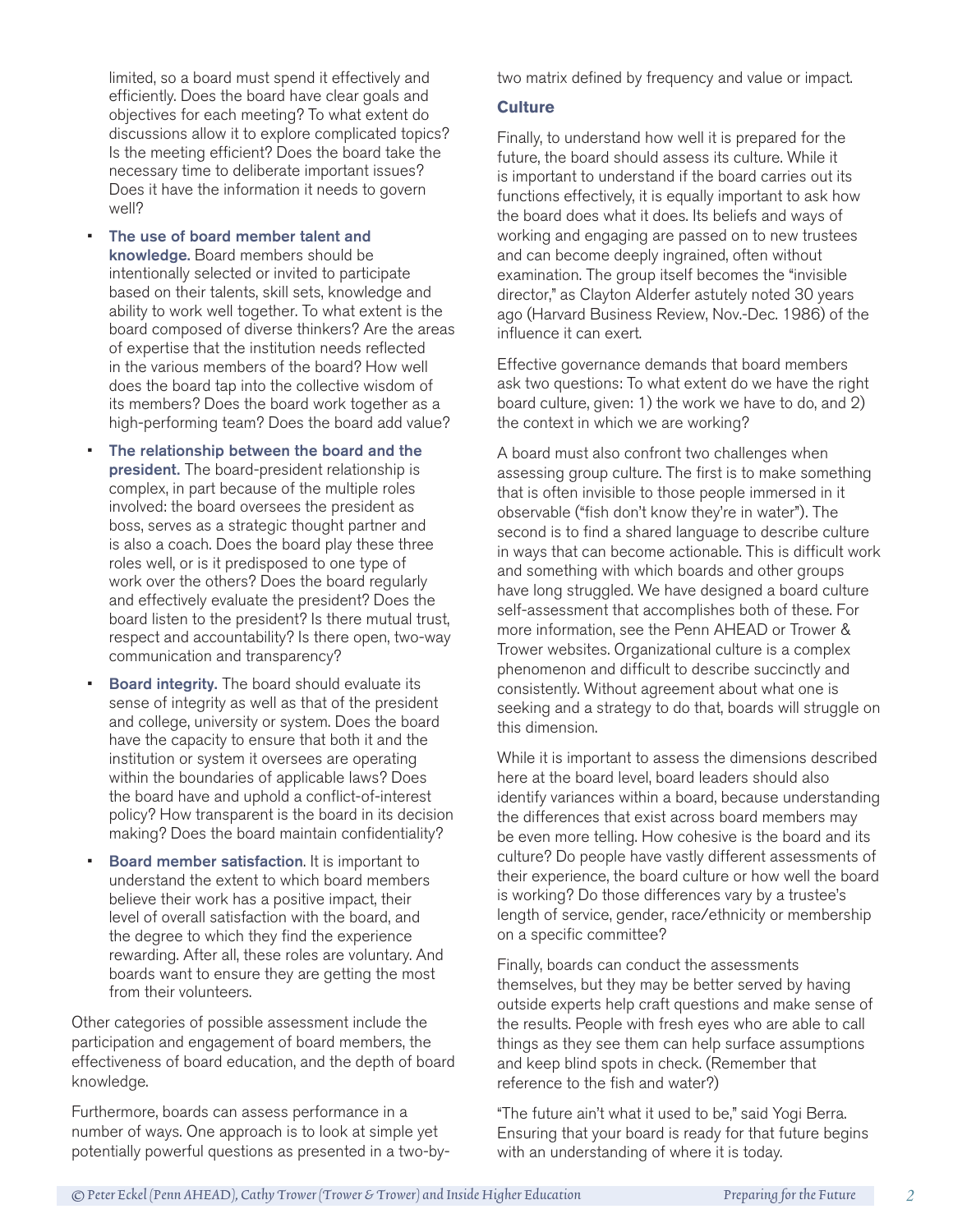# **MAKING BOARDS ACCOUNTABLE FOR THEMSELVES**

**INSIDE** [Published on December 16, 2016.](https://www.insidehighered.com/views/2016/12/16/boards-should-ensure-they-are-being-accountable-their-actions-essay) Click to see the original article.



Boards are at the apex of the institutions they serve, so the buck stops with them. They should not hide, as they should have nothing to hide, write Cathy Trower and Peter Eckel.

As we read the current news about higher education and of failures of leadership by both administrators and boards, we can't help but ask ourselves, "What the hell is going on?" Consider Antioch College, Cooper Union, Sweet Briar College, Temple University, the University of Louisville, the University of Missouri, the University of Virginia – it seems that no institutional type is exempt from governance woes and sometimes the intervention of attorneys general, governors, alumni and more.

At the heart of many of these situations is the challenge of board accountability. Most people involved in higher education are familiar with some form of accountability. Accreditation addresses institutional accountability. The student learning movement has increased the emphasis on faculty accountability. But while accrediting agencies do call attention to board accountability, particularly when boards go off the rails, board accountability has yet to garner the same attention.

Governance accountability is difficult for a variety of reasons. First, it often includes high-stakes decisions that not everyone will agree with. Second, board deliberations often take place behind closed doors or, even if open, without much of an audience. Third, many stakeholders don't understand governance and its role. These factors add up to a degree of skepticism about the board – even if it is doing its work well and

honorably. Because of this, boards must work extra hard to ensure they are accountable and viewed as being so.

Indeed, boards should be out ahead of the accountability curve. Doing so would greatly help them and their institutions. So what is accountability when it comes to governance? To whom are boards accountable and for what? And how can they improve their accountability?

#### For What Is the Board Accountable?

There are five essential areas of board responsibility and accountability:

- 1. Upholding the institution's mission;
- 2. Selecting, compensating, evaluating and firing the president;
- 3. Overseeing the fiscal health and integrity of the institution;
- 4. Overseeing the quality of programs, services and other institutional offerings; and
- 5. Ensuring the board's own performance and conduct.

Of this list above, the final one tends to be the one that boards most often are least prepared to carry out well.

#### To Whom Is the Board Accountable?

First and foremost, because they hold their institutions in the public trust, boards of both independent and public colleges and universities are accountable for achieving public purposes. Boards that end up in the headlines for misbehavior often do not violate legal statutes. Instead, they and their institutions lose public trust.

Thus, board accountability has a public dimension to it. Boards need to behave in ways that make sure that the public trusts them and they are doing their collective best to move the institution or state system forward. While boards are often called upon to make difficult and controversial decisions, it often is the court of public opinion in which boards are judged.

At its most basic level, this public accountability is akin to government agencies answering to the electorate and businesses answering to stockholders. However, boards do not have stockholders or electorates who can readily demand greater accountability. Higher education's stakeholders are a varied group, including policy makers, alumni, students, staff and faculty, and for public universities, the citizens of the state. And the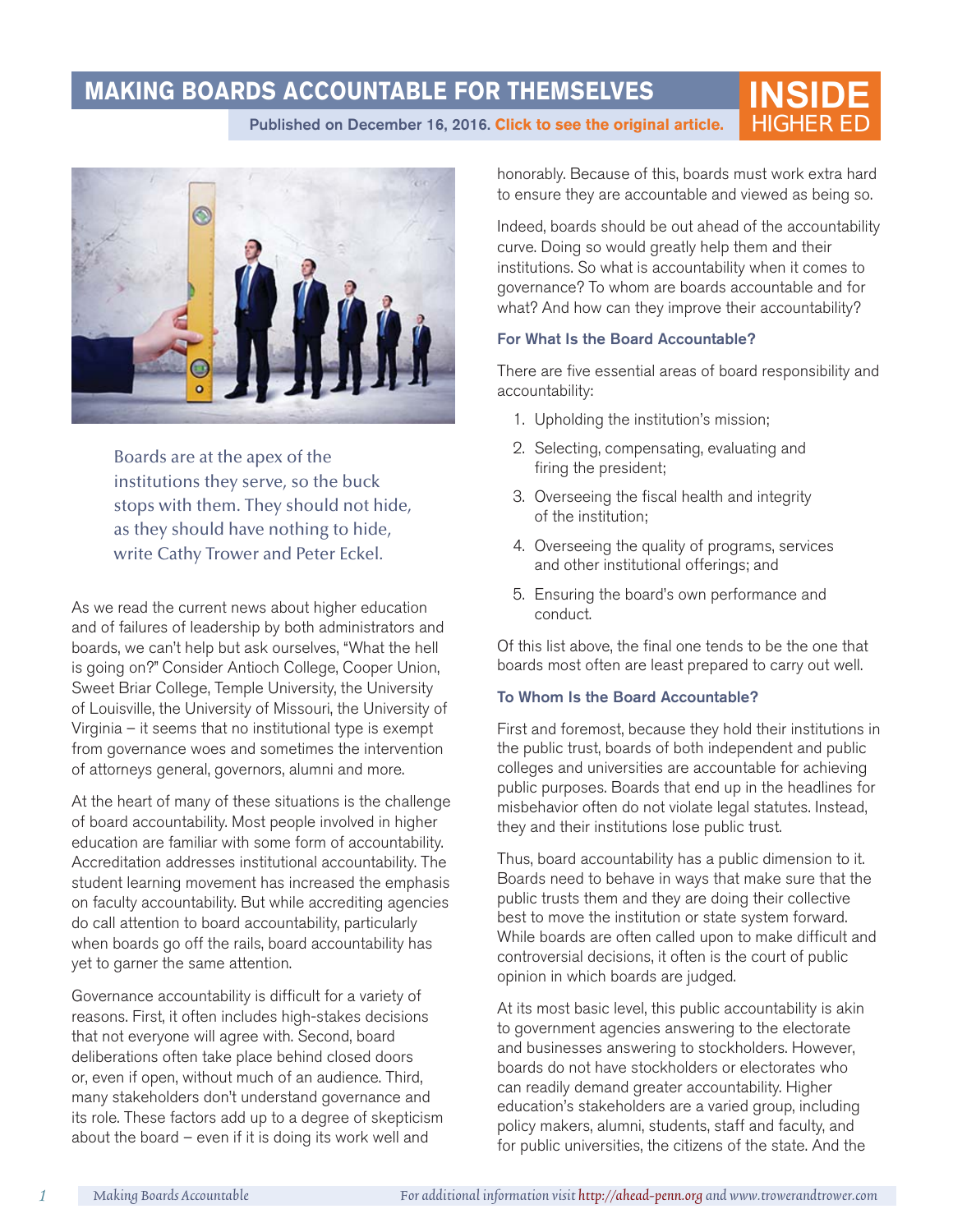expectations of these different constituencies may differ greatly from each other.

#### How, Legally, Is the Board Accountable?

Because the institutions they govern are supported by public contributions and enjoy favorable tax treatment, higher education boards are legally bound by the duties of care (exercising diligent oversight, being prepared for meetings), loyalty (placing organizational interest over self-interest, ensuring no conflicts of interest) and obedience (staying true to the institution's mission, ensuring funds raised are used in support of the mission).

All academic institutions have articles of incorporation (bylaws) that describe the board as responsible for what the institution does and how it does it. Boards are also answerable to federal, state and local agencies, and they must file a Form 990 with the IRS that provides an overview of institutional governance, activities and programs, as well as discloses detailed financial information. In addition, regional accreditation keeps an eye on governance.

#### How Can Boards Ensure Governance Accountability?

So far, this all seems fairly straightforward. So, why so many train wrecks? We don't believe they occur because laws, bylaws and articles of incorporation aren't clear – they are. We don't believe they occur because of stupidity – by and large, trustees are really smart, experienced people. We don't believe they occur because of evil intention – trustees generally want to do good work and serve faithfully.

Perhaps they occur because it's easy to have words on paper, but more difficult to enact them. Some boards lack internal practices that help keep them aware of their accountability and that bring issues to light to help them avoid blind spots, potholes and sinkholes.

Further, boards of public universities and state systems govern in public, which certainly ups the ante. State sunshine laws are intended to increase transparency and, correspondingly, accountability. But there's a downside, too: having to govern in public sometimes encourages individual trustees to create workarounds or to curtail dialogue, robust discussion, provocative questions and meaty deliberations.

Still despite the challenges of governing in public – in the sunshine – we believe that all boards can serve their organizations better by ensuring accountability. Here's how.

• Hold a discussion about accountability. Boards should periodically have a straightforward conversation about to whom they are accountable and how they might demonstrate it. Public boards may more easily have this conversation, given their appointment processes and the strong sense of priorities that exists in many states, while boards of independent colleges and universities may have a more complicated situation. Boards at religiously affiliated institutions may feel accountable to the sponsoring order, particularly regarding mission. Other boards may identify other stakeholders such as students, alumni, donors or the larger community. The ways in which boards demonstrate accountability to each group may vary. But the more boards can be intentional about this, the better they will govern.

- Practice predecision accountability. In its simplest terms, this strategy means that boards should make decisions as if they – not the president – had to explain them to stakeholders. For example, for each board meeting, randomly select two trustees who will, in mock trial fashion, need to explain a board dialogue or decision to an unknown entity (a stakeholder group) waiting outside the door. Research shows that practicing predecisional accountability increases trustee engagement in the meeting discussions and encourages trustees to consider more stakeholder viewpoints (because they don't know who's waiting to hear the upshot), ask more questions and take more notes. Ultimately, they govern better.
- Epitomize performance accountability for the institution. If the board holds itself up as an exemplar of performance accountability, it is better positioned to hold others accountable as well as themselves. That means being explicit about the board's collective understanding of great governance, how it intends to execute it and how it will measure it. Periodically (every two to three years, although some boards undertake an annual review) you should conduct a comprehensive selfassessment of the board's collective performance. It's also a good idea to have trustees self-assess their own engagement and performance. While these assessments might be a bit inflated, the simple act of self-reflection is helpful. It's also good practice to assess the work of committees and board meetings. Specific ideas for all of these types of assessment may be found in Trower's book The Practitioner's Guide to Governance as Leadership.
- Create and uphold a statement of expectations. Another good practice is to have a written statement of trustee expectations, or a code of conduct, that spells out the responsibilities of board members and how the board will deal with violations. You should make this statement public and demonstrate that the board takes seriously the ways its members engage with one another and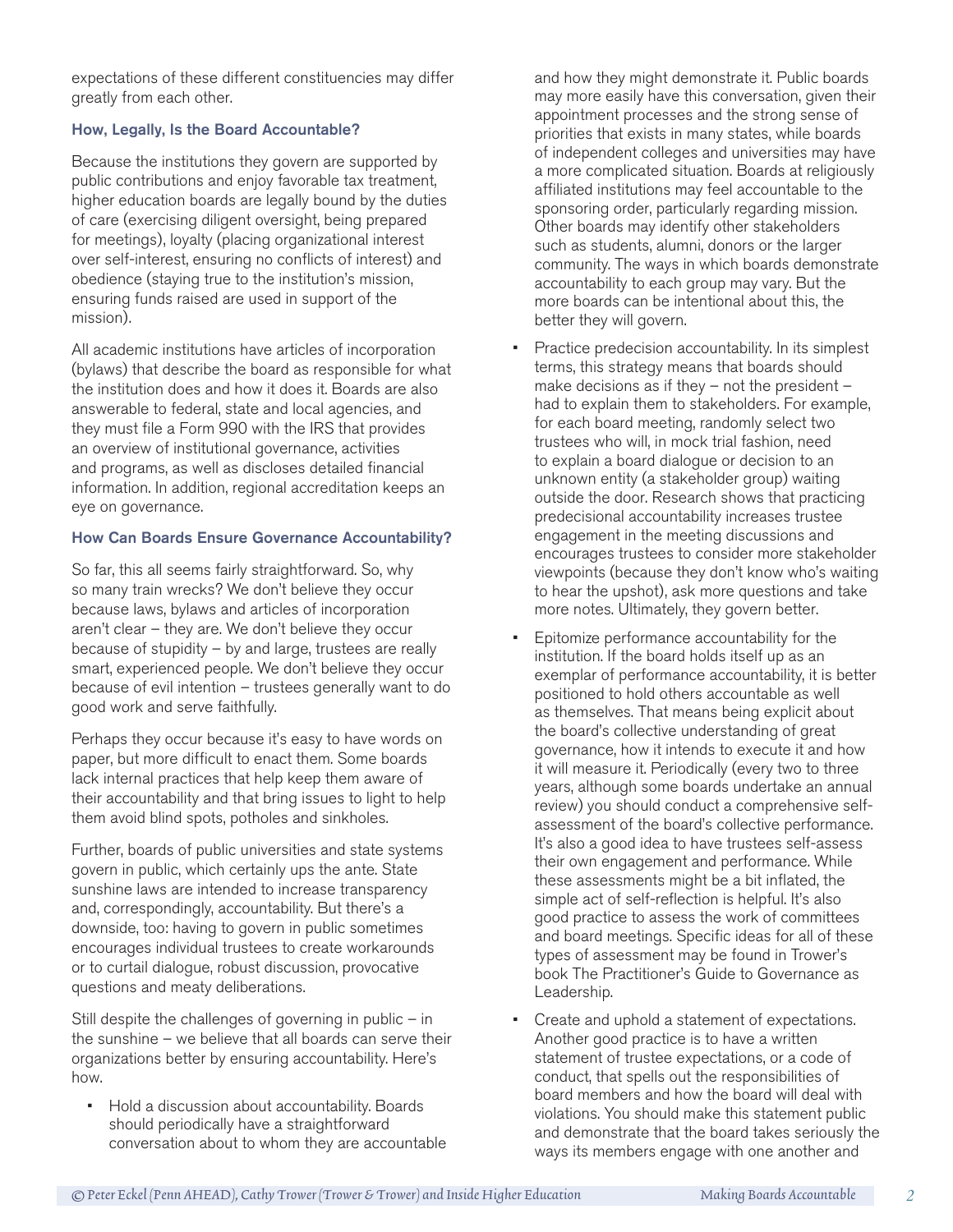with the work of governance. Such a statement can also help boards to moderate potentially disruptive behavior by a few rogue trustees. Great boards do not tolerate renegades who violate agreed-upon terms of engagement and have consequences for misbehavior.

- Seek management's overall assessment annually. The best boards engage in dialogue with the president about how the board is performing. Such conversations can happen with the board chair or with the executive or governance committee, and overarching views should be discussed with the full board. Some boards ask the senior staff members to also complete the written board assessment survey and analyze results comparing board to staff members, in the aggregate (so as to not compromise anonymity). Boards provide presidents with feedback and assessment, so why not reverse the process?
- Hold executive sessions for reflective practice. To learn and improve, boards should reflect on their performance, which can often best be done in executive session without senior leadership present. Such sessions are a time for trustees to open up with one another about how they see the board's performance and talk about blind spots that may have been revealed in the assessments and how to overcome them. Another best practice of the best boards is to periodically take stock of the past year and discuss both contributions/ successes and shortfalls in terms of the board's governance function. Questions to ask: What did we do especially well? Where did we fall short?

Why? What have we learned? How will we govern still better in the year ahead?

- Avoid conflicts of interest. This point should not need to be reinforced, yet trustees too often find themselves in conflict. Board accountability is undermined quickly and deeply when conflicts of interest exist. While not all conflicts are avoidable, many are and should be.
- Use the mission as a guidepost and touchstone. Too many boards get into difficulty when their actions are viewed as running counter to the mission and values of the university. For example, boards lose credibility when they offer presidents excessive compensation packages, yet leave students with a high debt load or come under scrutiny for not paying staff living wages. Boards can appoint trustees at each meeting to ask, "How does this decision reflect on our values and mission?" Hopefully such a capacity will become naturally ingrained over time. This is a type of values sniff test – if the decision smells bad, it probably is.

In summary, a board can take many steps to ensure accountability for itself. Because boards are at the apex of the institutions they serve, the buck stops with them. They cannot and should not hide, as they should have nothing to hide. You may have noted an undercurrent of the concept of integrity running through all this. Ultimately, that is what board accountability boils down to: integrity. Without it, nothing good can happen. Once violated, it is difficult to overcome. With it, good work is possible.

#### Alliance for Higher Education & Democracy **HIGHLIGHTS**



# China Senior Leadership Seminar **World's second largest economy. at Peking University APRIL 2018 in BEIJING, CHINA**

# **Coming Up in 2018**

Co-hosted by the Penn GSE and Peking University – China's leading research university, this seminar for university presidents and senior leaders offers a unique introduction to the Chinese higher education system and helps make crucial connections in the higher education sector of the

> Registration opens in October 2017. For additional information e-mail ahead@gse.upenn.edu.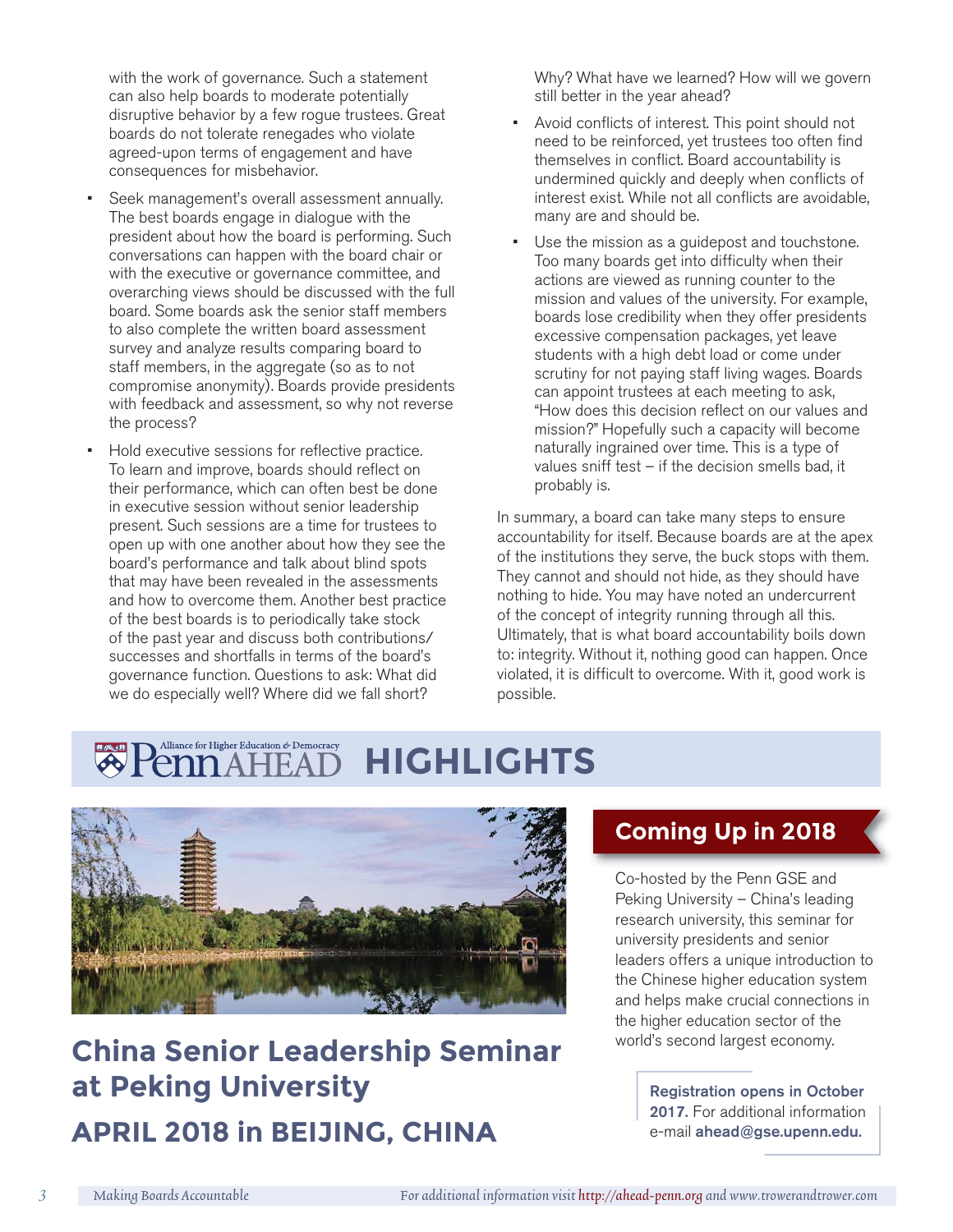### **BOARDS NEED THE RIGHT COMPETENCIES**

**INSIDE**

Published on March 23, 2017. [Click to see the original article.](https://www.insidehighered.com/views/2017/03/23/advice-recruiting-board-members-right-governance-competencies-essay)



Much of the conversation on effective governance looks at what boards do as a group, and that's all to the good. The best boards are those in which the sum adds up to more than the individual parts. Boards operate as collectives of individuals.

But we don't choose a group of people for board service, we choose individuals. And what are – and should be – the competencies of those individuals? This essay looks at the individual competencies of board members that will help improve how the collective governs.

Individuals matter to boards. While the trustees of public colleges and universities or state systems are usually gubernatorial appointees, private or independent institutions are typically populated in "self-perpetuating fashion," nominated by current board members. Some college and university boards have constituent representatives – for example, students, faculty, members of a religious order, alumni – and therefore accept nominations made by others.

Whatever the selection process, people join boards for a host of reasons and with a wide variety of backgrounds and expertise. Some trustees have never served on a nonprofit board, let alone that of an academic institution. Others have corporate board experience and may lack knowledge of higher education and shared governance. Some trustees serve to "give back," while others have more personally motivated (looks good on a résumé) or political reasons, or a combination of these.

The point is that most trustees come to the board table with no formal training about board service, no clue about what to expect and little understanding of what's expected of them.

Thus, the importance of a comprehensive orientation

Most trustees come to the board table with no clue about what to expect. Cathy Trower and Peter Eckel examine the individual competencies they should have to improve how the board governs.

for new trustees. Too often orientations, if done at all, are quick and incomplete (and include a campus tour and lunch with a student or two). Effective orientations should provide an overview of the university or system, including budget, risk, mission and values; bring new trustees up to speed on the external environment and the context in which they must govern; and, finally, orient newcomers to how the board governs, the board's culture and what it means to be an effective trustee. Unfortunately, this last element is often overlooked – and with consequences.

#### One Bad Apple

We hear many stories about boards and governance gone awry, and oftentimes about a "rogue" trustee – someone who doesn't understand the practice of governance or disruptively violates the culture of the board. Although boards and presidents hope they never have a rogue in their midst, a small 2009 study of community college presidents reported that 97 percent of respondents had "personally experienced or knew of colleagues who had a rogue trustee on their board."

The behaviors of rogues can vary, depending on who's describing them, from relatively benign (meddlesome, micromanaging) to malicious (attacking or undermining the president). And although they can be elected or appointed, elected rogues are especially problematic because they typically can only be removed by the electorate or when their terms end. Therefore, they can do a lot of damage over both the short and long term.

#### Start With the Selection

It is common practice for institutions with selfperpetuating boards to build a roster of talented individuals. Distinguished alumni, community members and corporate and nonprofit leaders are cultivated for future board openings. Institutions typically match potential board members against a list of criteria that include: demographic characteristics (e.g., age, gender, race/ethnicity), geographic location (e.g., nearby, state, region, international) and expertise (e.g., financial, real estate, social media, IT, PR, health care and even higher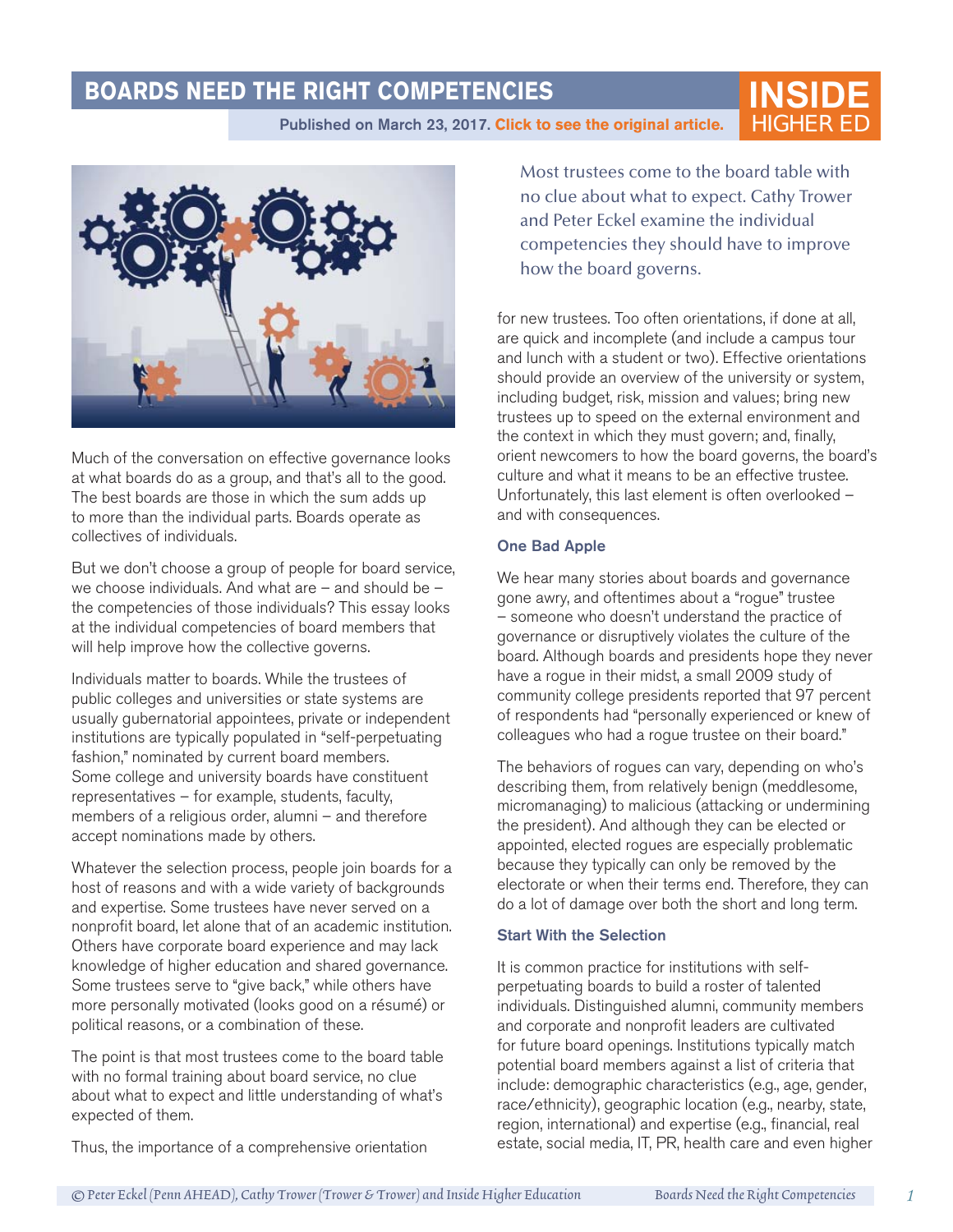#### education).

Some colleges and universities add other criteria to the mix, such as:

- resource development capacity (e.g., ability to get/ connections to resources, ability to give)
- oversight expertise (e.g., risk management, compliance, legal, investment/audit)
- knowledge of key audiences (e.g., current or former charity CEO; former college president; corporate partner; foundation/grant maker; large community-based nonprofit)

Boards with a range of expertise and characteristics tend to govern better than those that are quite homogeneous. One governance consultant tells the story of a board in which half the members were lawyers and the other half were church leaders. They had limited expertise in or experience with key areas such as finance and audit, risk, real estate, capital projects, and higher education. And, as the consultant said, they were in constant battle, either arguing or praying.

For public universities, which must accept political appointees, it is good practice for presidents and board chairs to identify areas of strength and weakness in their board's composition and meet with the governor's appointment staff to discuss what to consider in making appointments. Some public institutions go a step farther and develop a list of individuals who meet stated criteria and take those names to the governor.

#### Then Add Competencies

Savvy boards and presidents are moving beyond individual demographics and expertise (and individual wealth) to get to actual individual governance competencies: in other words, the ability to do the job.

A 2009 report entitled "Competency-Based Governance" from the American Hospital Association's Center for Healthcare Governance provides an excellent distillation of some key competencies that should be sought in all hospital board members and that apply equally well to higher education trustees. They include: accountability, collaboration, innovative thinking, complexity management, organizational awareness, professionalism, relationship building, strategic orientation, information seeking, change leadership and team leadership. For each of these competencies, the report defines the individual trustee competency, lists behaviors associated with the competency and provides sample interview questions to identify the competency in a prospective trustee.

Let's take innovative thinking as an example.

Defined: The ability to apply complex concepts, develop creative solutions or adapt previous solutions in new ways for breakthroughs in the field.

Behaviors: Makes complex ideas or situations clear, simple or understandable, as in reframing a problem or using an analogy; fosters creation of new concepts that may not be obvious to others to explain situations or resolve problems; looks at things in new ways that yield new or innovative approaches – breakthrough thinking; shifts the paradigm; starts a new line of thinking; encourages these behaviors in others.

Sample interview questions: Think of a situation or situations where you were involved in reinventing or creating a new program, product or service.

- How did you identify and help others understand all the factors contributing to the need to reinvent the existing resource or to create something completely new?
- How did you help make complex ideas or situations more clear or understandable?
- How did you help explain problems or obstacles in ways that may not have been obvious to others?
- How did you help others involved in the creative process look at things in new ways?
- Have you participated in a process of breakthrough thinking and what role did you play in the process?

The AHA report also provides an example from Presbyterian Healthcare Services of the competencybased governance model in use with sitting members where trustees are evaluated against expected individual competencies. Some of the items listed on PHS board members' competencies and definitions table are as follows:

Competency: Team player.

Definition: Encourages and facilitates cooperation within the board.

Competency: Demonstrated commitment to the mission, vision, values and ethical responsibilities to the community served by PHS.

Definition: Uses Presbyterian's vision, values, purpose, strategies and the PHS Plan as a basis for discussions and decisions.

Competency: Demonstrated willingness to devote the time necessary for board work, including board education.

Definition: Welcomes requests for work to be completed at other times than board meetings.

Another example comes from the YMCA, which has developed a Board Leadership Competency model. The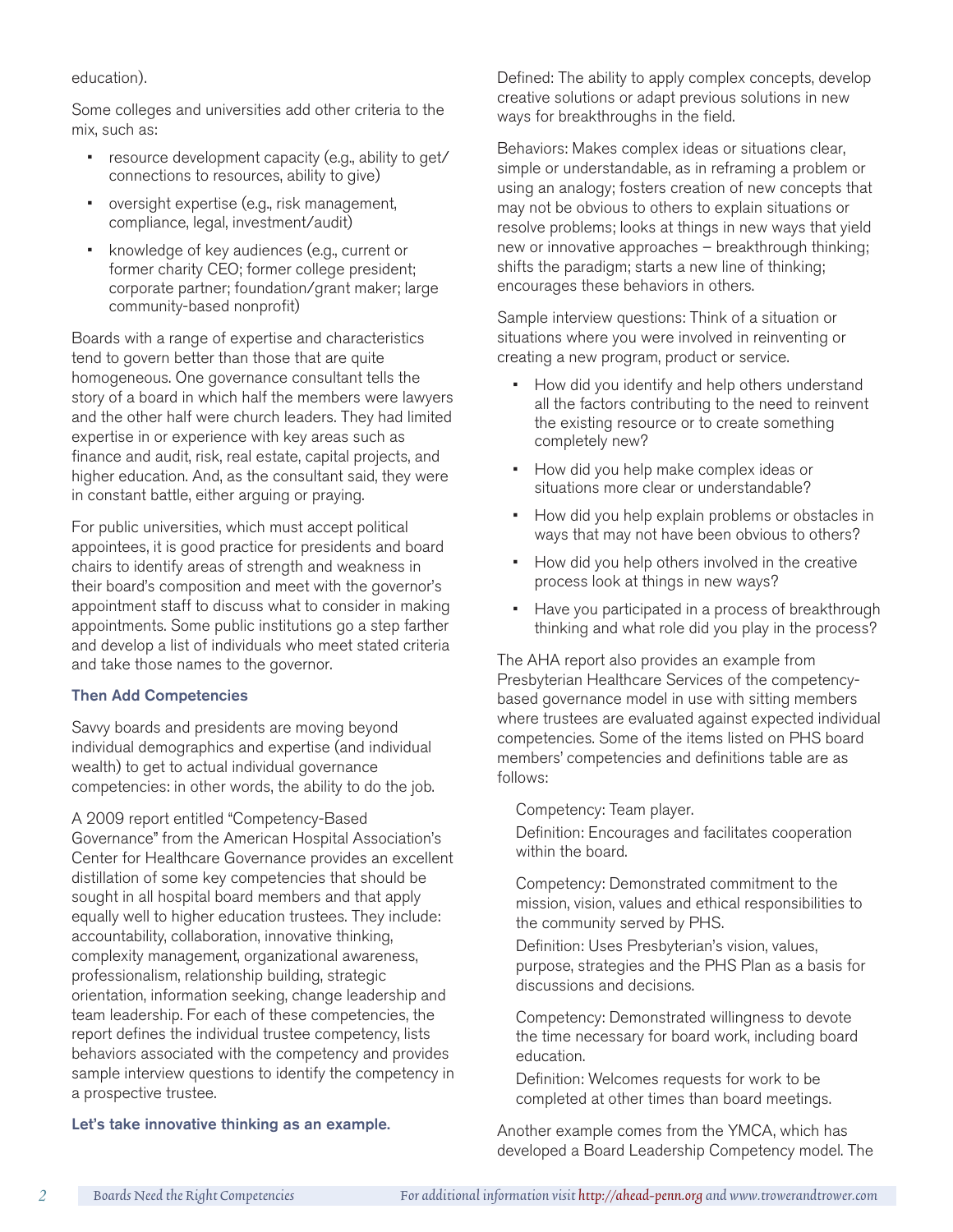model includes four overarching areas of importance: mission advancement, collaboration, operational effectiveness and personal growth. Underneath each of those is a set of competencies including definitions and checklists.

For example, a competency under collaboration is inclusion, defined as embracing contributions from a wide range of people; its checklist includes these (among others):

- Embraces the differences of all people (i.e., culture, ability, ethnicity, religion, sexual orientation, gender, age, nation of origin, etc.);
- Treats all people with dignity and respect;
- Builds consensus by intentionally listening and engaging in diverse perspectives;
- Promotes cooperation and collaboration with other organizations to achieve mutual benefits to all stakeholders; and
- Advocates for and designs the strategic vision that reflects the diverse needs and concerns of the whole community.

#### Put Competencies Into Action

Some colleges and universities are already moving in the direction of individual board member competencies. For example, Robert Morris University in Pittsburgh has added a list of demonstrated inclusion competencies to its board composition matrix that includes more

traditional characteristics such as alumni status, professional background and demographics. And, in fact, most higher education boards would be well served by adding an individual competency approach to their current trustee recruitment and screening efforts.

For instance, the governance or trusteeship committee could begin by determining and defining the competencies that are most needed for effective board dialogues and decisions and then seek feedback from the rest of the board members, key administrators and faculty leaders who interact regularly with the board.

The next step would be to identify the corresponding behaviors that demonstrate each competency or skill. The board could then use its list to assess both current board members and future board members against the competencies with an eye to where there are gaps (for prospective trustees to fill) and as areas for current trustee education or training and develop a plan to build trustee competence.

Boards are groups, and the best ones function like teams. But even the best teams understand the contributions of each team member and have expectations for the skills and competencies each must bring. Similarly, the best boards pay close attention to what each individual brings to the table – not only in terms of background, skill sets, demographic characteristics and functional areas of expertise but also the competencies that encompass that person's ability to function as part of a high-performing board.

#### Alliance for Higher Education & Democracy **HIGHLIGHTS** Λ

#### Higher Education Reform and Development: the Case of Kazakhstan

[Focus: Higher Education](https://www.bookdepository.com/Higher-Education-Reform-Development-Case-Kazakhstan/9781108414074?utm_medium=api&utm_campaign=dealozUS&a_aid=dealozUS&utm_term=9781108414074&utm_source=book_link&utm_content=Higher-Education-Reform-and-Development-the-Case-of-Kazakhstan&data1=16337268)  Reform, International Higher Education



Knowledge for Scocial Change: Bacon, Dewey, and the Revolutionary Transformation of Research Universities in [the Twenty-First Century](https://www.amazon.com/Knowledge-Social-Change-Revolutionary-Transformation/dp/1439915199/ref=tmm_pap_swatch_0?_encoding=UTF8&qid=1498491189&sr=8-1)

July 2017



Understanding Student Debt: Who Borrows, the [Consequences of Borrowing,](http://journals.sagepub.com/toc/anna/671/1)  and the Implications for Federal Policy

Focus: Higher Education Policy and Finance





The Market Imperative: [Segmentation and Change](https://www.amazon.com/Market-Imperative-Segmentation-Education-Innovation/dp/1421424118/ref=sr_1_12?s=books&ie=UTF8&qid=1498493525&sr=1-12&keywords=robert+zemsky)  in Higher Education

Focus: Higher Education Reform and Strategy

November 2017

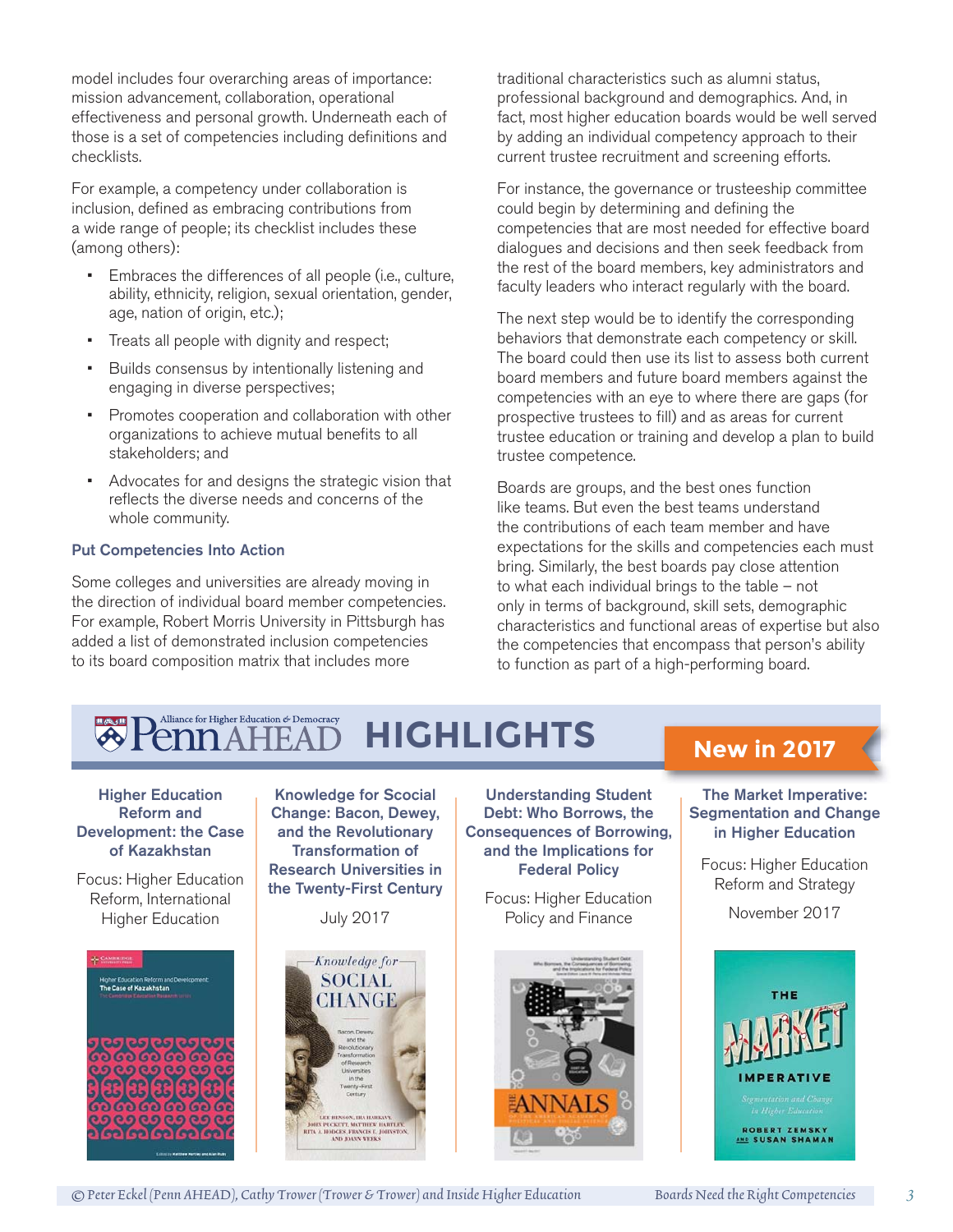# **WHAT BOARDS ARE MISSING: CURIOSITY**

**INSIDE**

Published on May 15, 2017. [Click to see the original article.](https://www.insidehighered.com/views/2016/09/29/wrong-questions-boards-ask-themselves-essay)



Good boards ask good questions, and great boards ask great questions. The ability to ask meaningful questions is an important skill in the boardroom and fundamental to effective governance. Said the chairman of Bain & Company, Orit Gadiesh, in a 2009 Harvard Business Review interview, "The most distinguished board is useless and does a real disservice to the organization, in my view, if the people on it don't ask the right questions. If you're not asking questions, you're not doing your job."

Too many boards struggle with asking questions at all, let alone asking good or great questions. Statements, not questions, frequently carry the day. Why? They lack sufficient curiosity.

In some instances, boards develop a culture in which curiosity is perceived as an indication of ineptness. Advancing arguments or making statements, not inquiring, is rewarded and reinforced. In other boardrooms, presidents and staff don't readily welcome questions from trustees; "let us explain to you what you need to know" is the modus operandi. And too often, boards just don't have the proficiencies or the structures to foster curiosity.

Boards can particularly benefit from a collective curiosity because trustees come from a variety of sectors and industries. The questions that a successful leader of a local bank has learned to ask over her career are in some key ways different from those that are essential to a multinational manufacturing firm and from those asked by a successful tech entrepreneur. Yet boards can weave together these different ways of understanding and questioning to create a powerful approach to governing – one that yields deep and broad insight into higher

College and university boards have much about which to be curious these days, argue Peter Eckel and Cathy Trower, but too many struggle with asking questions at all, let alone good or great ones.

education's complex issues. Boards are ripe for curiosity-driven work.

Boards are composed of accomplished people, many of whom have learned over time how to ask impactful questions. The ability to ask and answer meaningful questions is how they get ahead, challenge norms and find innovative pathways. Reportedly A. G. Lafley, two-time chairman and CEO of Procter & Gamble, asks himself each week, "What am I going to be curious about?" as a reminder of the power that questions have to provide strategic insight.

Boards that lack sufficient curiosity risk:

- Complacency and disengagement. It is too easy for the work of boards to become routine. Boards go through the motions of governance without the drive to really understand what they need to ask and discuss in order to govern well. When there is little investment in meaningful work, trustees – particularly busy, accomplished individuals – become disengaged.
- Lost opportunities to add value. Boards that lack curiosity foreclose occasions for trustees to meaningfully contribute. What are the contributions of boards, beyond philanthropy? Former Secretary of Labor Robert Reich once spoke publicly about his experience as a trustee, memorably noting, "We ate well." Such statements don't say much for the impact he felt the board gave to that institution.
- Advocating answers to the wrong questions. Boards that don't develop the capacity for curiosity risk applying solutions regardless of the problems. Without understanding the real challenges, boards may pursue the wrong solutions.
- Falling short in their fiduciary duties. Boards that are not curious may be underperforming in their most fundamental responsibility: acting as a fiduciary. Without asking questions, boards cannot fulfill their duties of care, loyalty and obedience.

On the flip side, curiosity in the boardroom can deepen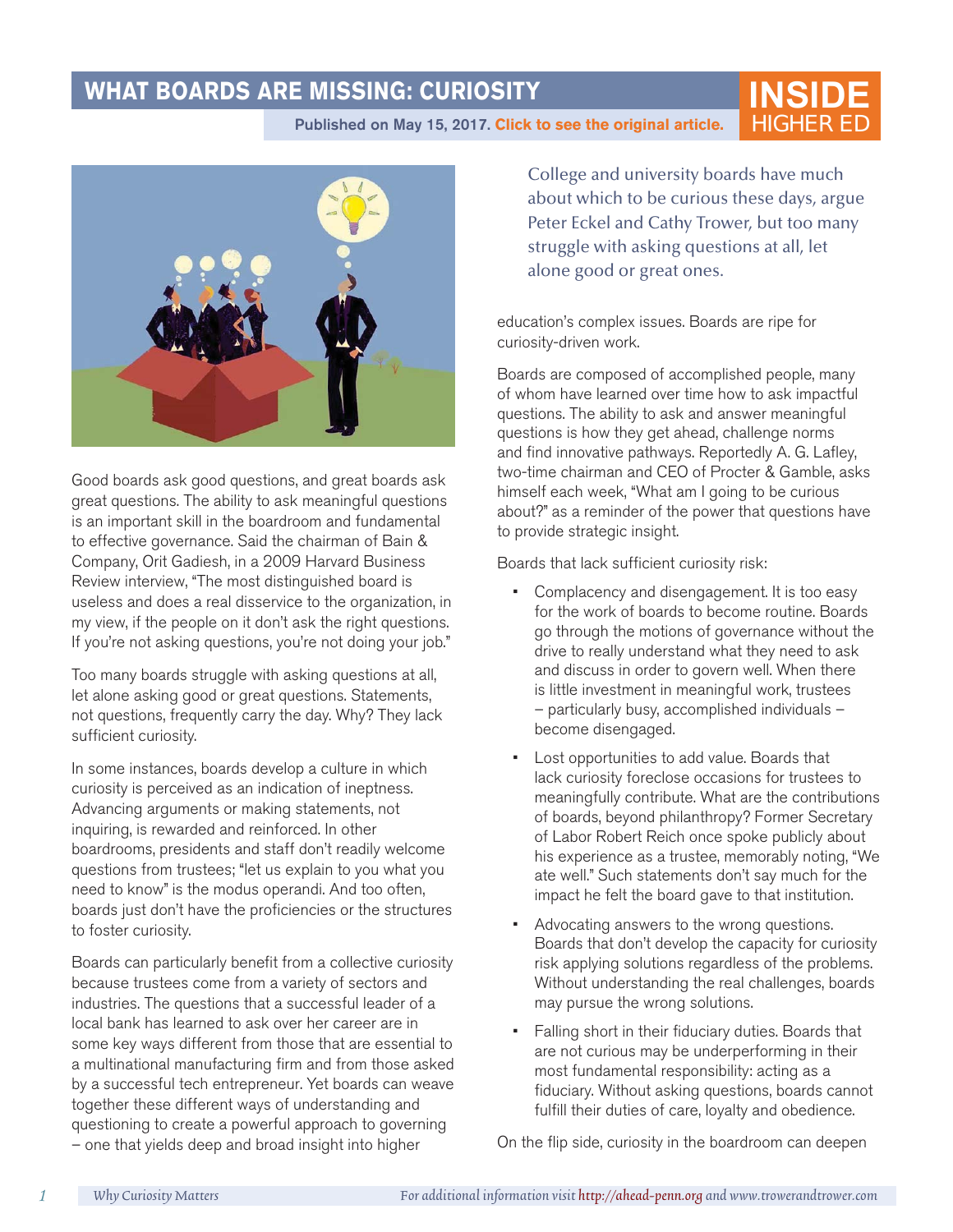engagement, intensify observation among board members of important issues, add diverse and better informed perspectives to discussions, minimize trustee solutions in search of problems, and increase individual trustee fulfillment.

#### What Should Boards Be Curious About?

Boards have much about which to be curious these days, including demographic trends; changing faculty work; student learning and degree relevance; student persistence and success; the intersection of access, affordability and excellence; opportunities to grow revenue; the impacts of technology on higher education; and many other issues. However, what might be most important is not the topic itself, but the nature of the problem and the ability to grasp the complexities and opportunities behind the issues.

Leadership scholar Ron Heifetz argues that there are two types of problems: technical and adaptive challenges. Technical problems are those that are easy to spot and can be solved by applying current knowledge. They are well defined and widely understood. Adaptive challenges, in contrast, are difficult to identify (and easy to deny), do not have "right answers," and are unsolvable with current skills and knowledge. The challenge, Heifetz argues, is that too often organizations treat adaptive challenges as technical problems, only to make matters worse.

In the table below, we provide some comparisons of technical versus adaptive challenges relevant today.

| <b>Example</b>                | <b>Technical</b><br><b>Problems</b> | <b>Adaptive</b><br><b>Challenges</b>                                        |
|-------------------------------|-------------------------------------|-----------------------------------------------------------------------------|
| Sexual assaults<br>on campus  | Compliance<br>problems              | Institution's<br>culture<br>regarding risk<br>and safety                    |
| Fund-raising<br>down          | Insufficient<br>outreach            | Mission no<br>longer resonates<br>Lack of alumni<br>and donor<br>engagement |
| Website hits<br>declining     | Outdated<br>website                 | Message no<br>longer effective                                              |
| High faculty<br>turnover      | Low faculty<br>salaries             | Low quality of<br>work life                                                 |
| Excessive<br>student drinking | Poor alcohol<br>policies            | Harmful student<br>culture                                                  |
| Student protests<br>over race | Lack of<br>diversity                | Lack of inclusion                                                           |

Developing the capacity for curiosity can help boards move beyond what might be initially framed as a readily solvable technical problem to understand the situation as an adaptive challenge.

#### How to Increase Curiosity

Curiosity isn't simply an innate talent. It can be developed intentionally among a collection of people if they:

**Break routines.** Too often board business is conducted in ways that eventually become routine, if not ossified. Routines are the enemy of curiosity. They create expected patterns of behavior that tend to elicit similar types of questions. If the board always conducts its business in one way, over time, it learns the types of questions to ask and not to ask within that framework. Expectations, not novelty, shape the work.

By creating new routines in board and committee meetings, boards can spark innovation and curiosity. Seating trustees in small groups, rather than around the typical large board table, can spur different types of interactions and conversations. As one trustee recently said of this format, "I can look the other trustees in the eye." Holding board meetings off-site, such as at innovative corporate headquarters, a high school or a community center, can alter perspectives leading to new conversations. At one institution, a board "field trip" to the construction site of new campus drastically altered the conversation. Changing the order of reports and discussions or assigning different trustees to lead various sections of the agenda also can disrupt the commonplace.

**Commit the time.** Routine becomes curiosity killing unless it is to create opportunities that promote curiosity. Too often the agendas of board meetings are overly full, and therefore, overly scripted. Developing the time for reflection and discourse can encourage curiosity. Embedding board educational sessions as a continuing of board work can be powerful. Be judicious about the number of topics addressed in a board meeting and finding ways to "steal time" for probing questions are other strategies. Moving to consent agendas can help streamline routine board work. Limiting reports by staff members is another strategy to make time. Show-andtell sessions with questions at the end don't leave much room for exploring new ground.

Take a statement/question census. Some boards may believe that they are asking a significant number of questions. To check that assumption, charge someone with tallying the number of curiosity-driven questions asked over the course of a board meeting against the number of statements made and questions for clarification. The comparison will probably be telling.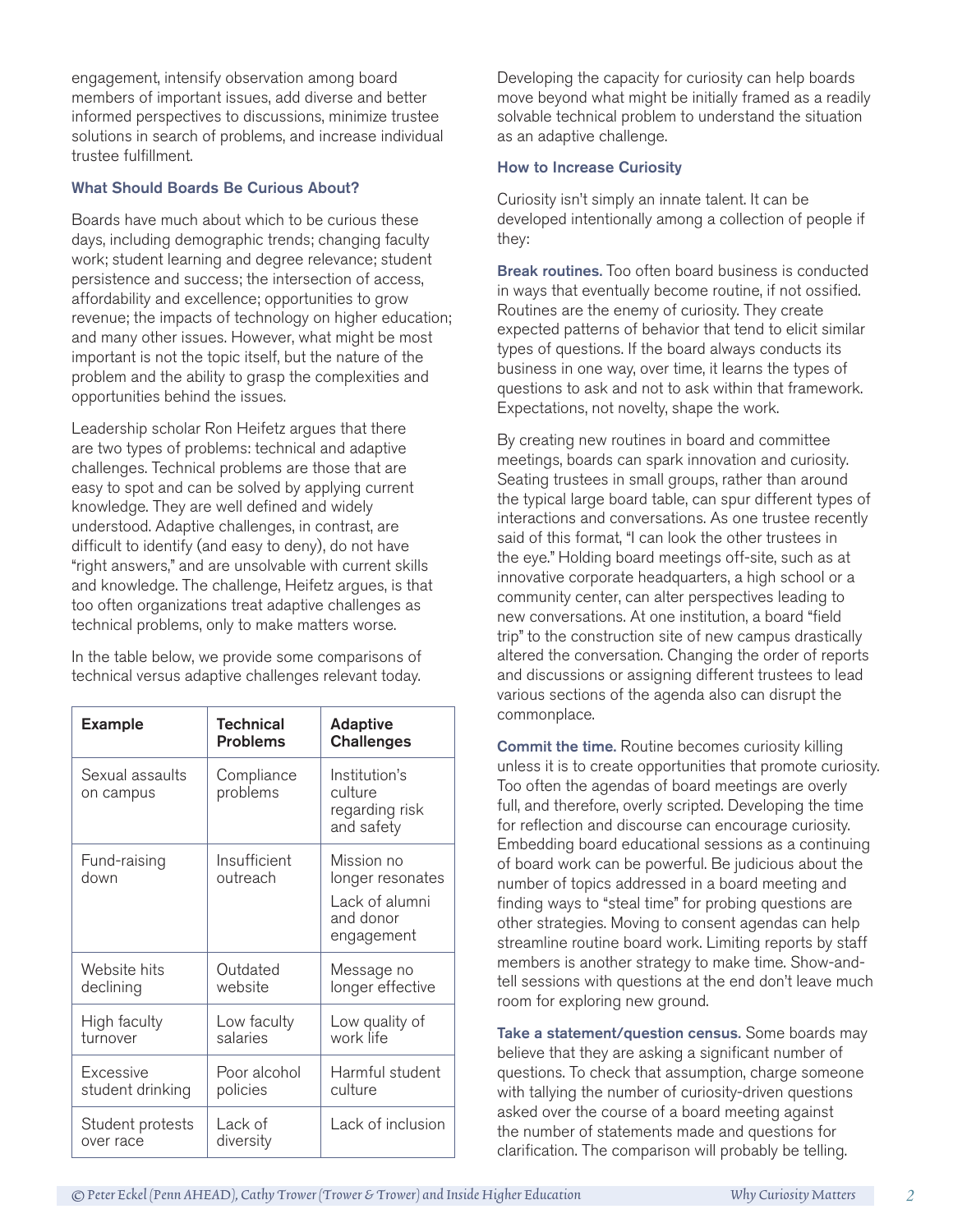Some boards may need permission to be curious. Board leaders may need to not only "ask for questions," but also demonstrate curiosity themselves by raising an initial set of good questions.

Relabel some challenges as puzzles. As scholar Spencer Harrison suggests in his work on curiosity in organizations, labels matter. He argues that issues framed as problems invoke a negative emotion and the search for solutions. Such work may foreclose curiosity. The same issue framed as a "puzzle" – and using that word or related terms – may lead to a mind-set geared toward exploration and divergent thinking. He argues that puzzles (and by extension, puzzling challenges) can be invigorating in ways that problems rarely are.

Craft agendas as questions. Too many board and retreat agendas are framed around a series of statements, when what the board really needs are questions. An agenda that is simply a list of topics – enrollment, campaign update, risk – as such doesn't create the expectation for questions and curiosity. In contrast, agendas posed as questions, such as the following from a recent retreat lead to curious inquiry: What are the key trends in the regional economy and changing employment needs? How is the higher education marketplace changing in the region? What do we know about the next generation of students?

Adopt curiosity-invoking activities. Boards can leverage a set of small behavioral changes that can lead to new levels of curiosity. Practice matters. Before a particular agenda item, the board can engage in a 90-second brainstorm in which each trustee writes down a list of questions associated with the topic. Another powerful strategy is to ask trustees at the end of the board meeting to write down one question that they have when looking back at the board's work of that day. One can make a second request asking each trustee to write down one question she or he had earlier in the day but didn't ask for a variety of reasons. The responses are collected and read back to the group. The nextgeneration questions and the unanswered questions are ways to provoke and encourage curiosity.

Understand not all questions are curious ones. Boards often report that they are good at asking questions. And many are. The challenge is not the frequency of questions but the style and type of questioning. Some questions can lead to curiosity, while others are simply interrogations. The latter are rarely helpful in moving conversations ahead. Questions such as, "Why did you do that?" or "Didn't you consider X?" seldom spawn anything but defensiveness.

Furthermore, some questions that trustees ask are merely rhetorical; others are posed not to expand the conversation but instead to place blame; others are

intended to go unanswered because they are part of a soapbox or soliloquy by those who like to hear themselves talk.

Roger Schwartz suggests in a 2013 Harvard Business Review article the You Idiot test. He offers that the person ready to ask the question first ask themselves privately the question and add the phrase "you idiot" to the end. Why did the administration project the budget so poorly (you idiots)? Why did you not think students would protest (you idiot)? He says if the question sounds natural with that phrase at the end, it's not constructive.

Strive for a culture of curiosity. Curiosity is contagious, and boards can create cultures where it flourishes. Developing the right culture that encourages constructive questions, that is defined by curious minds, that carefully and intentionally frames questions, and that appreciates the time and work required to engage this way will serve boards well. Look at patterns of engagement. Who speaks and with what effects is an artifact of culture, for instance. Do discussions end when certain board members speak? Does the board expect constructive "devil's advocate" perspectives? Does it welcome devil's inquisitors? When is a consensus that is too easily reached questioned as being too simplistic?

#### The End Result

Boards that are intentionally curious develop deep investments in the institution and its trajectory. They create more rewarding experiences for individual trustees, are better strategic partners with the administration, challenge well-worn assumptions that may block progress and bring their collective expertise to the problems (and puzzles) the institution faces.

Elon Musk was quoted in a recent Inc. magazine article saying, "A lot of times the question is harder than the answer. If you can properly phrase the question, then the answer is the easy part." Boards need to continue to develop the curiosity to pose and pursue just such questions.